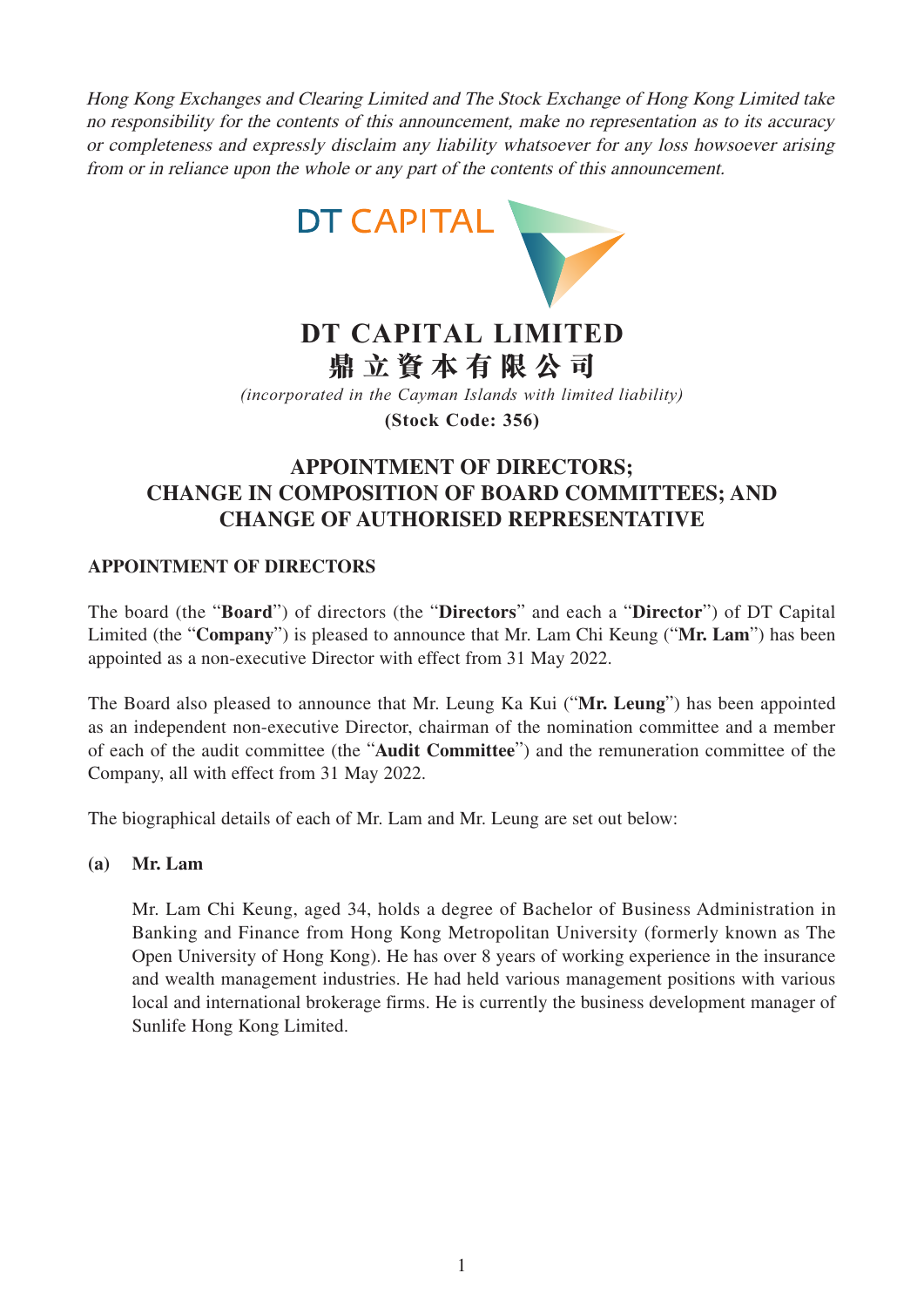Mr. Lam has entered into a service contract with the Company dated 31 May 2022 for a term of 3 years commencing from the date of the service contract which shall be terminated by either party giving to the other a one-month prior notice in writing. Mr. Lam is entitled to an annual emolument of HK\$120,000 for acting as an non-executive Director which is determined by the Remuneration Committee with reference to his duties and responsibilities with the Company. The appointment of Mr. Lam shall hold office only until the next following annual general meeting of the Company and shall then be eligible for re-election in accordance with the articles of association of the Company.

As at the date of this announcement, save as disclosed above, Mr. Lam did not have any relationships with any Directors, senior management, substantial shareholders or controlling shareholders of the Company nor any interests in the shares of the Company (within the meaning of the Rules (the "**Listing Rules**") Governing the Listing of Securities on The Stock Exchange of Hong Kong Limited); nor had he held any directorship in any listed public companies in the last three years or any other positions with the Company and other members of the subsidiaries of the Company or other major appointments and professional qualifications.

Save as disclosed above, Mr. Lam has confirmed that there are no other matters that need to be brought to the attention of the Shareholders regarding his appointment and there is no other information that needed to be disclosed pursuant to any of the requirements of Rule 13.51(2)(h) to (v) of the Listing Rules relating to the appointment of Mr. Lam.

#### **(b) Mr. Leung**

Mr. Leung, aged 32, holds a degree of Bachelor of Business Administration in Accounting from Hong Kong Metropolitan University (formerly known as The Open University of Hong Kong). For the aspect of professional qualifications, Mr. Leung is a member of Hong Kong Institute of Certified Public Accountants, a member of CPA Australia, an associate member of Chartered Institute of Management Accountants and a designee of The Chartered Global Management Accountant. He worked for PricewaterhouseCoopers and his last position was a Manager. He has over 7 years of working experience in accounting, auditing, and financial management. He is currently the senior manager of a professional accountants firm.

Mr. Leung has entered into a letter of appointment with the Company dated 31 May 2022 for a term of 3 years commencing from the date of the letter of appointment and the appointment can be terminated by either the Company or Mr. Leung giving to the other party not less than one month's prior written notice or payment in lieu. The appointment is also subject to the retirement by rotation and re-election at annual general meeting of the Company in accordance with the articles of association of the Company. Mr. Leung is entitled to an annual emolument of HK\$120,000 for acting as the independent non-executive Director, which is determined after arm's length negotiation between Mr. Leung and the Company with reference to his duties, responsibilities and the prevailing market conditions.